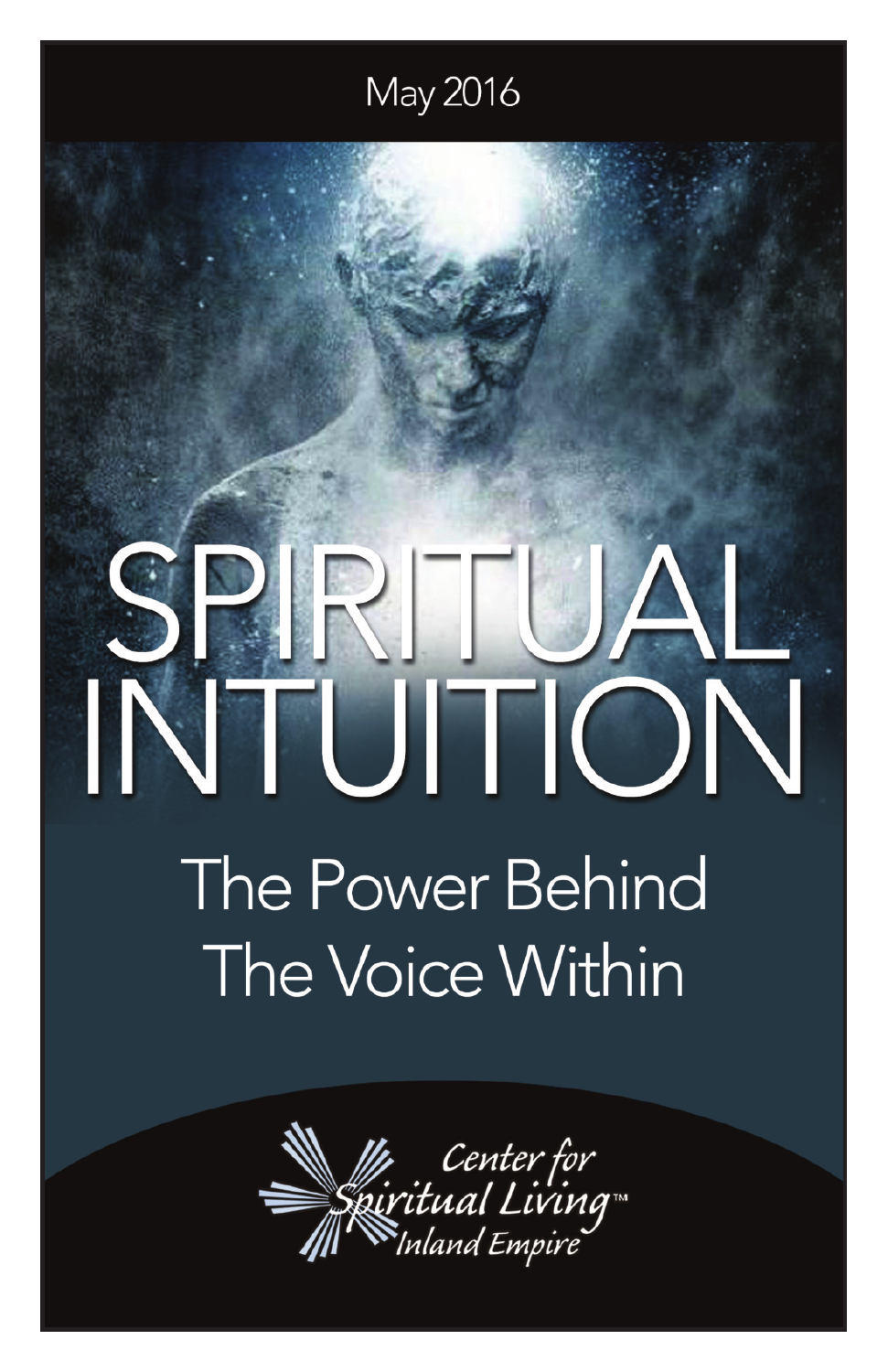## Welcome to CENTER FOR SPIRITUAL LIVING Inland Empire

Rev. George E. Honn III - Minister

#### **ORDER OF SERVICE**

## **Minister's Message**

| Closing Song"Let There be Peace on Earth" |
|-------------------------------------------|

Private Treatment Session is available after Service.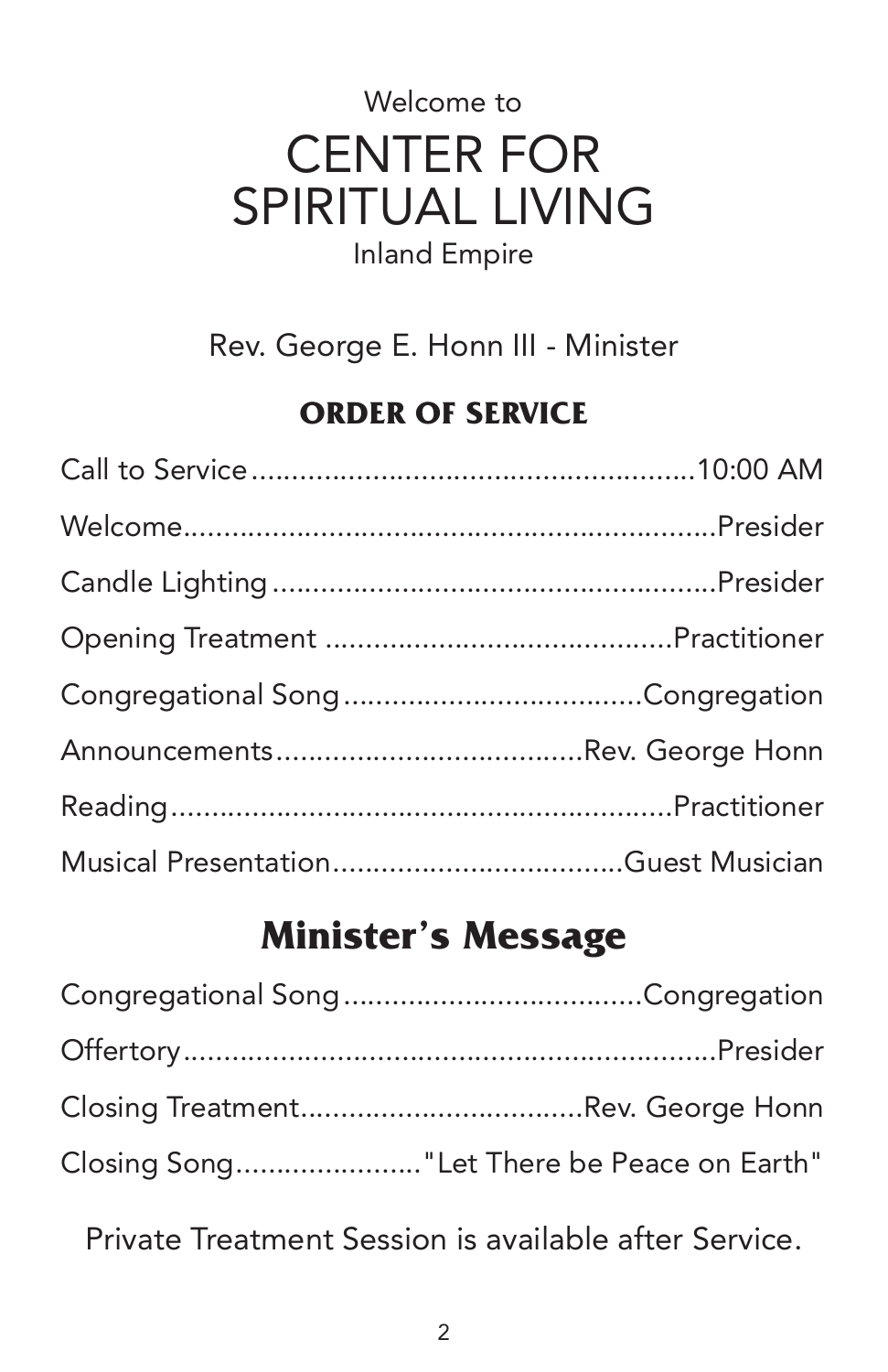# **Sunday Schedule**

#### May 01

## May 08

| Pay Attention to Your IntuitionRev George Honn |  |
|------------------------------------------------|--|
|                                                |  |
|                                                |  |

#### May 15

## May 22

| Treat and Move Your FeetRev George Honn |  |
|-----------------------------------------|--|
|                                         |  |
|                                         |  |

#### May 29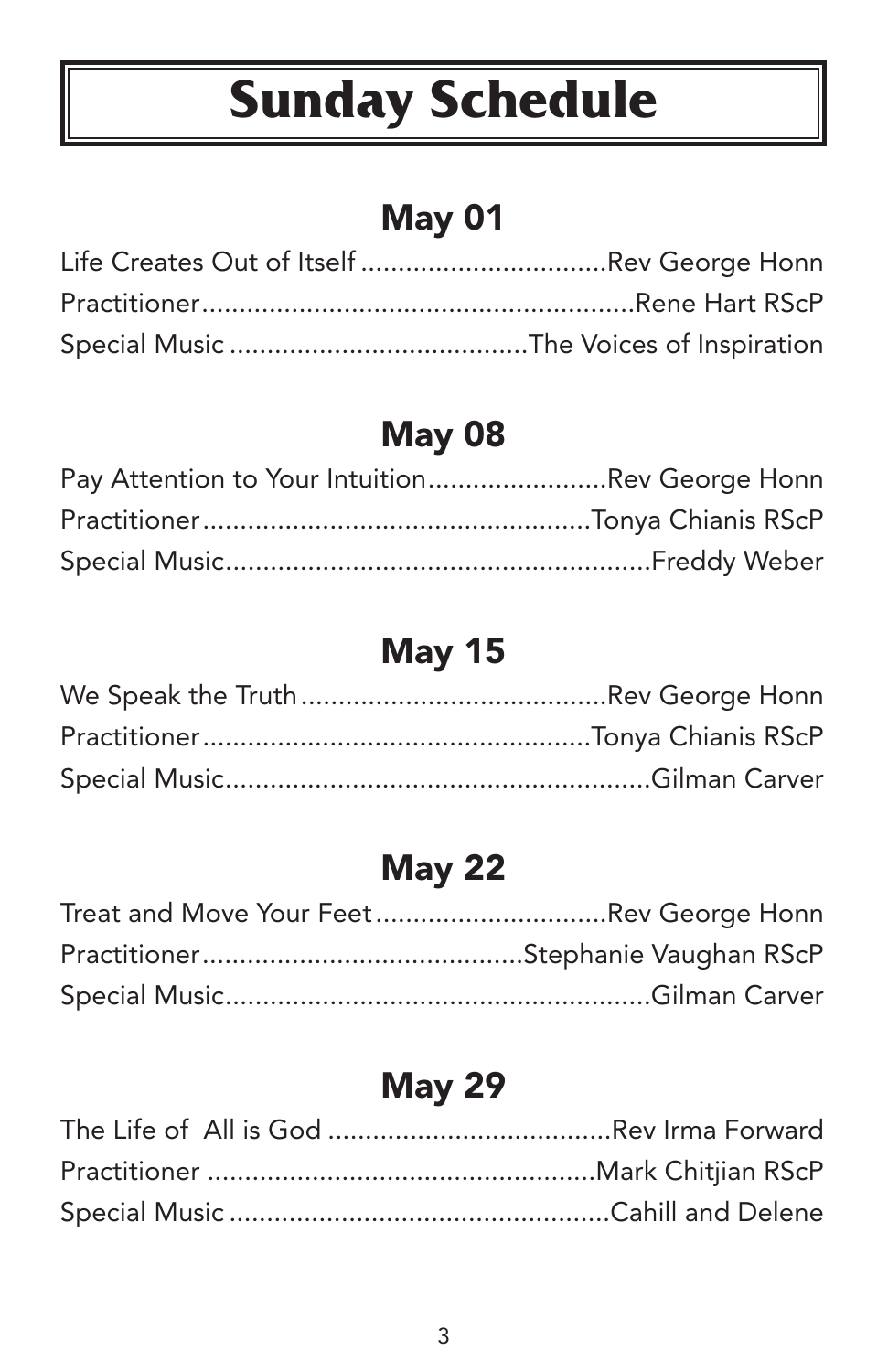# **Classes**

| The Sermon on the Mount by Emmett Fox |
|---------------------------------------|
| with Rev. George Honn                 |
| Art Class with Darlene Douthit        |
| with Rev Irma Forward                 |
|                                       |

Wednesday Morning ...........................................10 am New Testament with Rev Irma Forward

# **OFFERTORY**

*Divine Love, as me, blesses and multiplies all that I am, all that I have, and all that I circulate. We give thanks that this center continues to be a place of Peace, a tower of Strength, a fountain of Wisdom and a wellspring of Love.*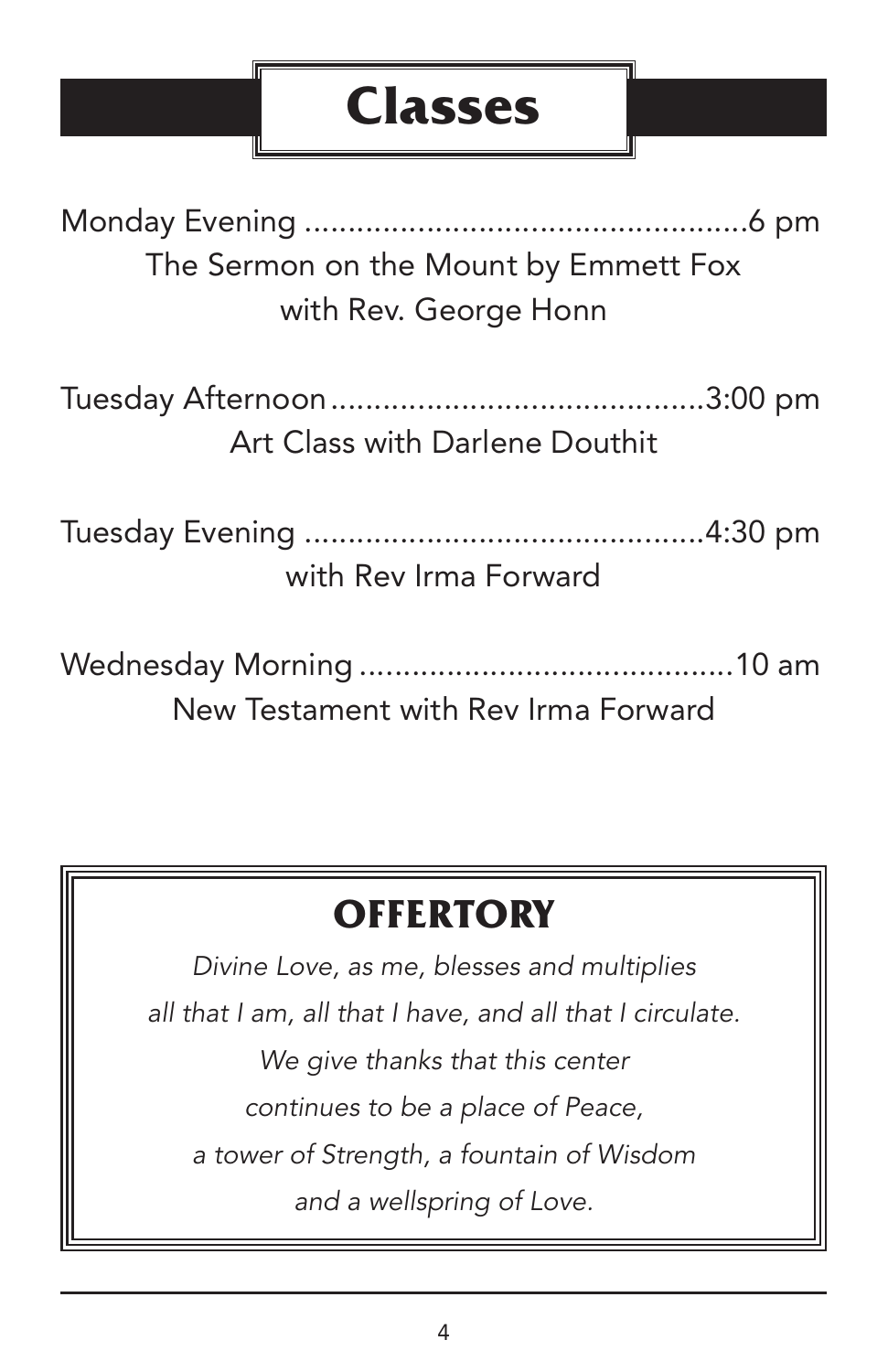# **Calendar**

Friday & Saturday May 6 & 7 .................Women's Club of San Bernardino Annual Sale

Sunday May 8...............................Happy Mother's Day Hannah's Open for Special Menu

| Thursday May 19 Practitioner Meeting |
|--------------------------------------|

Please Note: Sunday May 29 thru June 3rd Rev George will be on Vacation you can contact him by phone or email 818-681-1082 revgeorge2015@gmail.com

Monday May 30...........................Happy Memorial Day Office Closed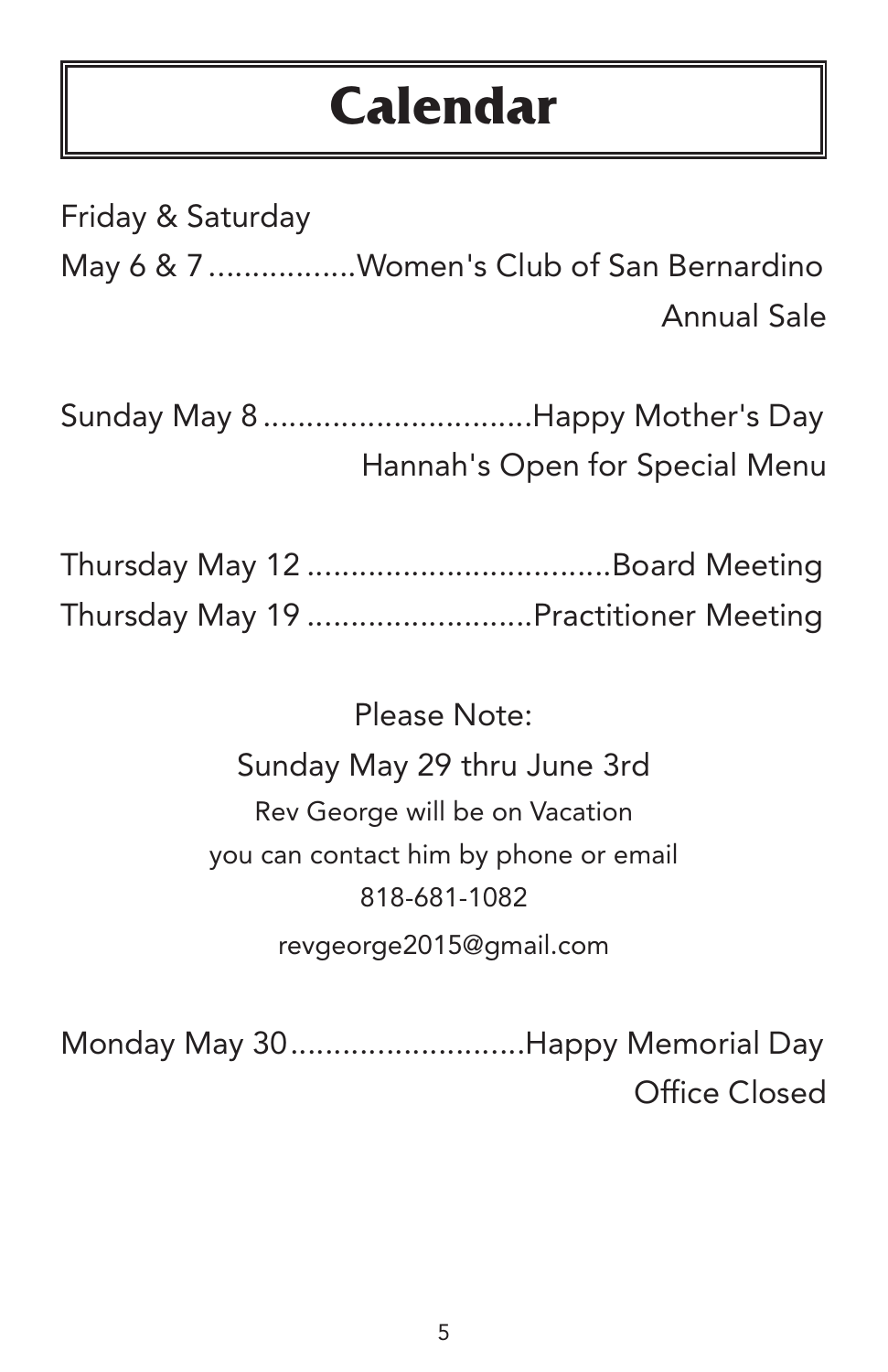# **Wednesday Night Service**

Meditation 5:45 pm & Service 6:05 pm

| May 25 Stephanie Vaughan RScP |
|-------------------------------|

#### *Vision Statement:*

*We inspire and empower individuals on their spiritual journey and support our community through education, outreach and unconditional love.*

# **Thanks & More...**

Reverend George would like to thank everyone for the great birthday gifts and wishes.

## **BIRTHDAYS**

| $\mathcal{L} = \mathcal{L} = \mathcal{L} = \mathcal{L} = \mathcal{L} = \mathcal{L} = \mathcal{L} = \mathcal{L} = \mathcal{L} = \mathcal{L} = \mathcal{L} = \mathcal{L} = \mathcal{L} = \mathcal{L} = \mathcal{L} = \mathcal{L} = \mathcal{L} = \mathcal{L} = \mathcal{L} = \mathcal{L} = \mathcal{L} = \mathcal{L} = \mathcal{L} = \mathcal{L} = \mathcal{L} = \mathcal{L} = \mathcal{L} = \mathcal{L} = \mathcal{L} = \mathcal{L} = \mathcal{L} = \mathcal$ |
|--------------------------------------------------------------------------------------------------------------------------------------------------------------------------------------------------------------------------------------------------------------------------------------------------------------------------------------------------------------------------------------------------------------------------------------------------------------|

*If we forgot your Birthday please excuse us. If we don't have your Birthday let us know.*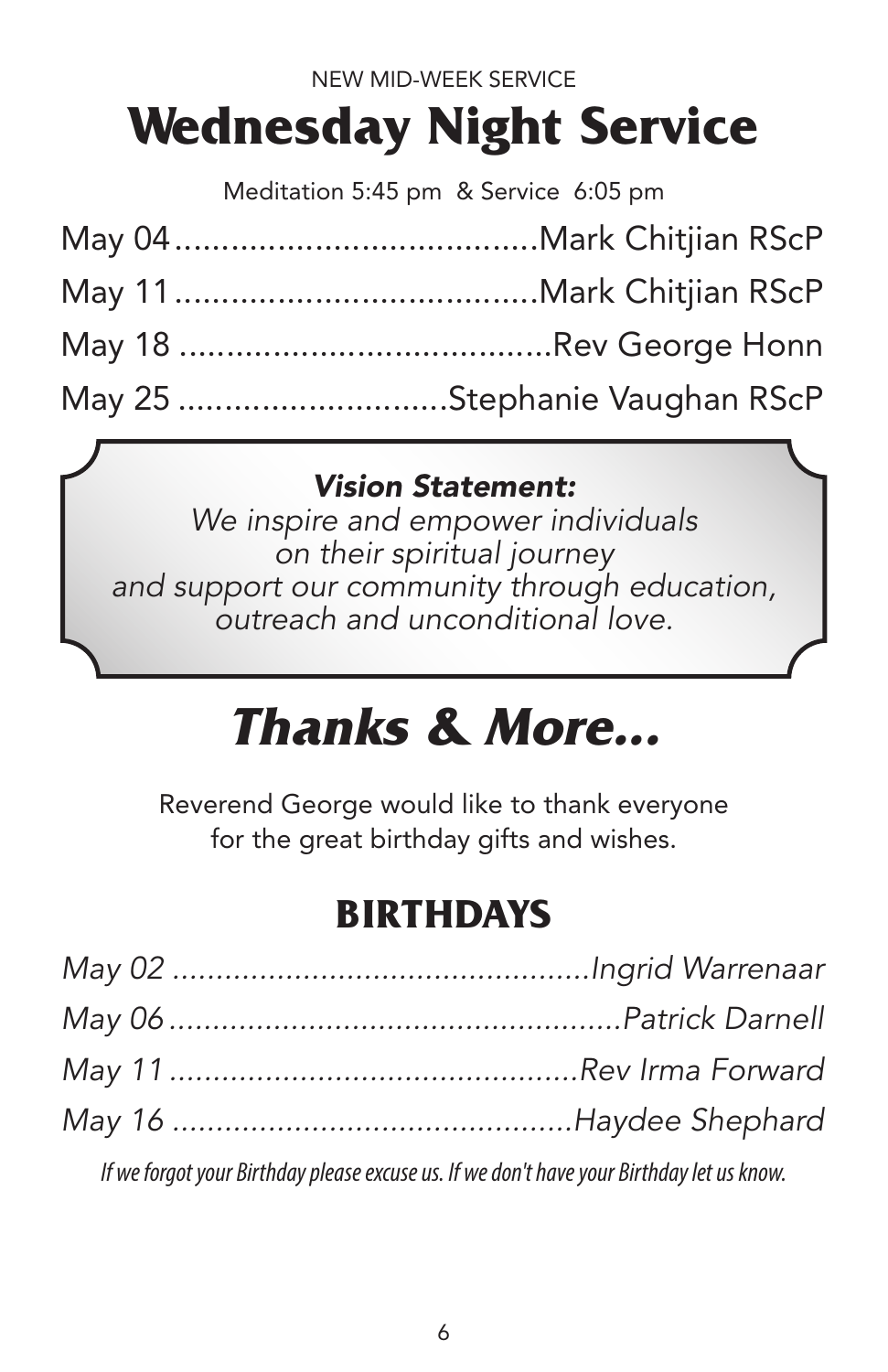# **The Still Small Voice Within**

I am directed, guided and protected by a Still Small Voice Within me. I listen for this voice and respond accordingly.

I listen in the silence and I understand my responsibility. Here, now, in this moment I have a direct connection to the Infinite.

My mind and the Mind of God are One Mind. I am surrounded by the Source of all creation and this Source responds to my thought.

I open my arms to abundance and it appears. I speak my word of healing and I am healed. I live in Harmony with all of life. I am a creative being living in a creative world.

I give great thanks to this Still Small Voice for its wisdom. I appreciate the system that works in me as me and through providing my spiritual good.

I am grateful and accepting of all the good things in my life. I release this treatment by saying And So It Is.

> *Love in Light, Reverend George*